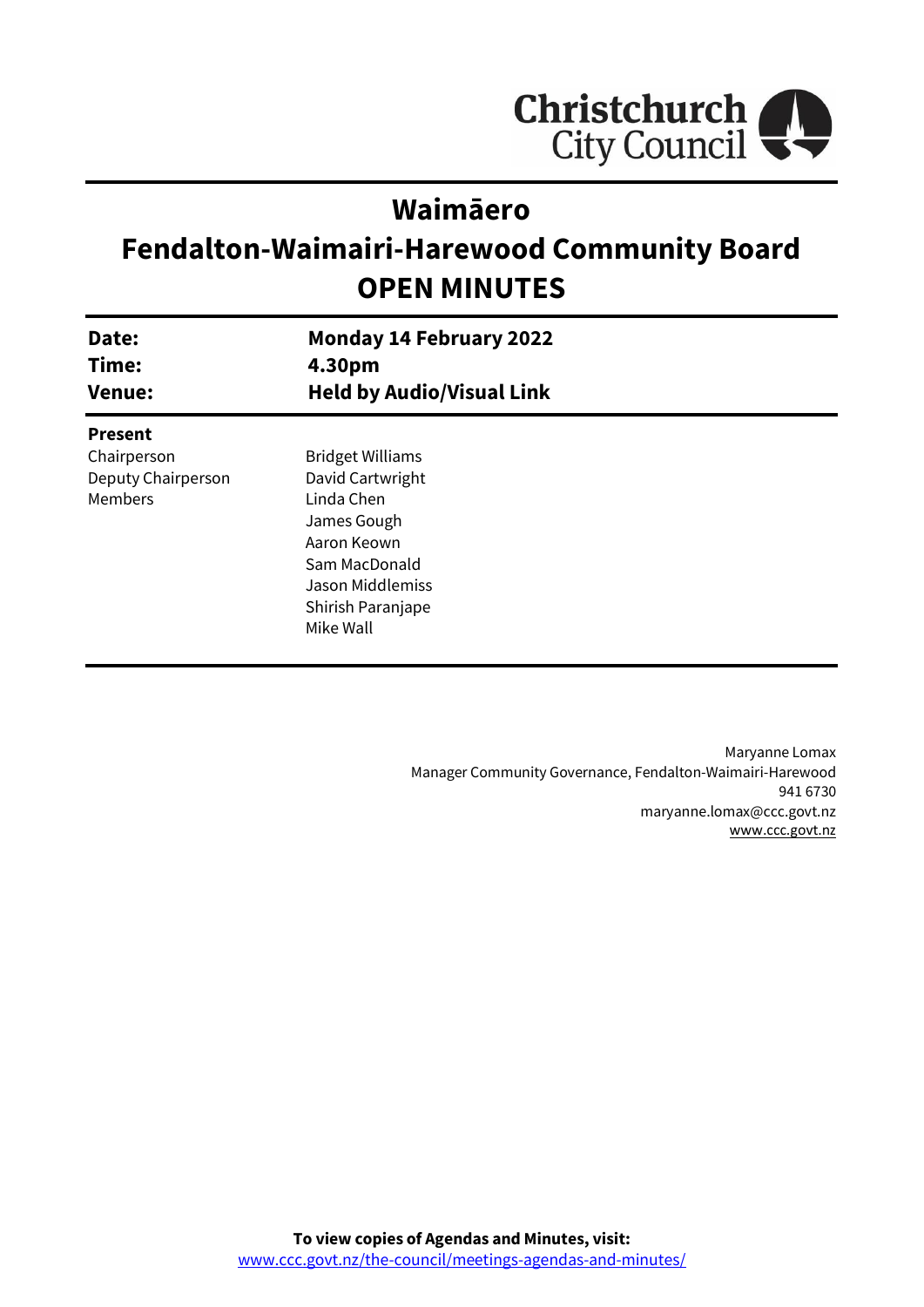

**Part A Matters Requiring a Council Decision**

- **Part B Reports for Information**
- **Part C Decisions Under Delegation**

**Post meeting Note:** This meeting was held via audio/visual link on the Zoom platform due to New Zealand being at the red setting of the Covid-19 Protection Framework (the Traffic Alert system) on the date the meeting was scheduled. These minutes provide a written summary of the meeting proceedings.

The Chairperson opened the meeting and notified members that the meeting was being publicly livestreamed on YouTube and that the recording would be kept online for future viewing.

The agenda was dealt with in the following order.

## **1. Apologies Ngā Whakapāha**

### **Part C**

The Chairperson informed the meeting that they had received apologies for lateness from David Cartwright, Aaron Keown and Linda Chen. James Gough moved, seconded by Sam MacDonald, that the apologies be accepted. When put to the meeting the motion was carried unanimously.

### **Community Board Resolved FWHB/2022/00001**

That the apologies received for lateness from David Cartwright, Aaron Keown and Linda Chen be accepted.

James Gough/Sam MacDonald **Carried**

### **2. Declarations of Interest Ngā Whakapuaki Aronga**

### **Part B**

There were no declarations of interest recorded.

# **3. Confirmation of Previous Minutes Te Whakaāe o te hui o mua**

### **Part C**

The Chairperson asked members to confirm that the minutes of the previous Board meeting held on 13 December 2021 were a true and accurate record of the meeting. No issues or matters concerning the accuracy of the minutes were raised. Mike Wall moved that the minutes be confirmed. The motion was seconded by Sam MacDonald and when put to the vote was carried unanimously.

### **Community Board Resolved FWHB/2022/00002**

That the minutes of the Waimāero Fendalton-Waimairi-Harewood Community Board meeting held on Monday, 13 December 2021 be confirmed.

Mike Wall/Sam MacDonald **Carried**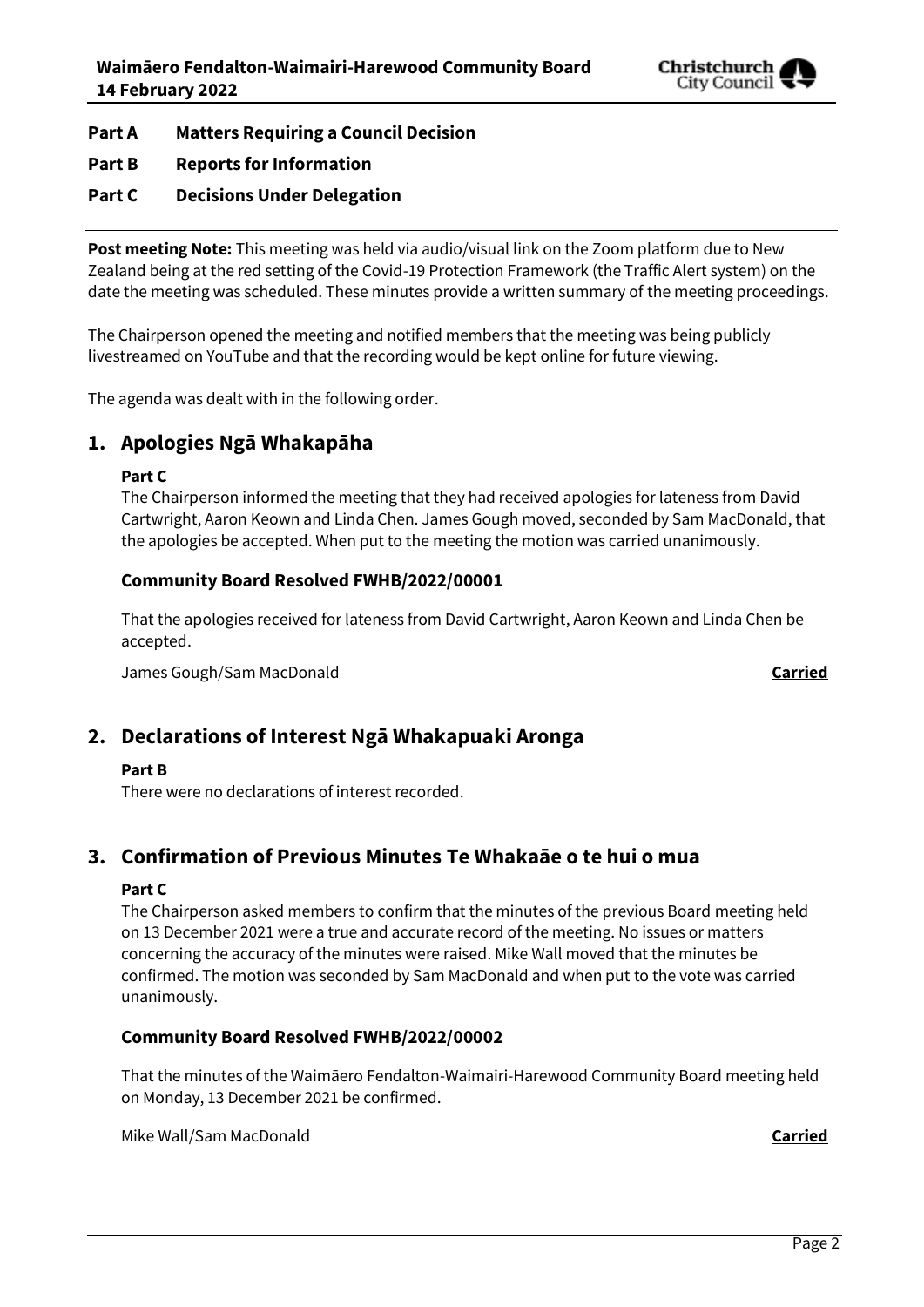

## **4. Public Forum Te Huinga Whānui**

### **Part B**

There were no public forum presentations.

# **5. Deputations by Appointment Ngā Huinga Whakaritenga**

### **Part B**

There were no deputations by appointment.

# **6. Presentation of Petitions Ngā Pākikitanga**

### **Part B**

There was no presentation of petitions.

# **7. Fendalton-Waimairi-Harewood Community Board Submissions Committee Minutes - 31 January 2022**

The Chairperson asked members to confirm that the minutes of the Submissions Committee meeting held on 31 January 2022 were a true and accurate record of the meeting. No issues or matters concerning the accuracy of the minutes were raised. Bridget Williams moved that the minutes be confirmed. The motion was seconded by Shirish Paranjape and when put to the vote was carried unanimously.

### **Community Board Resolved FWHB/2022/00003**

That the Waimāero Fendalton-Waimairi-Harewood Community Board receives and confirms the Minutes from the Fendalton-Waimairi-Harewood Community Board Submissions Committee meeting held 31 January 2022.

Bridget Williams/Shirish Paranjape **Carried** Linda Chen joined the meeting at 4:41 p.m.

# **8. Summerset at Avonhead Retirement Village - Proposed No Stopping Restrictions**

The Team Leader of the Traffic Operations Team introduced the new Traffic Engineer for the Ward area who was presenting to the Board for the first time.

Officers explained the history of this matter, being that a request was made to install no-stopping restrictions at this location in 2021. At the time Officers advised that the restrictions were not needed at the location, but the Board requested a report to allow a decision to be made.

The Board asked the Officers to clarify a comment in the report that the preferred option is to do nothing, although the Officer Recommendations are to install the restrictions. Officers clarified that their advice remains that the restrictions are not essential at this location, but are an acceptable option if the Board wants to pursue them. When writing the report the Officers were aware that the Board was likely to support the restrictions and the recommendations were provided to enable that to happen.

The Board asked if there had been any problems at the alternative entrance to the Summerset site nearer the Avonhead Cemetery. Officers informed the Board that they are not aware of any problems there.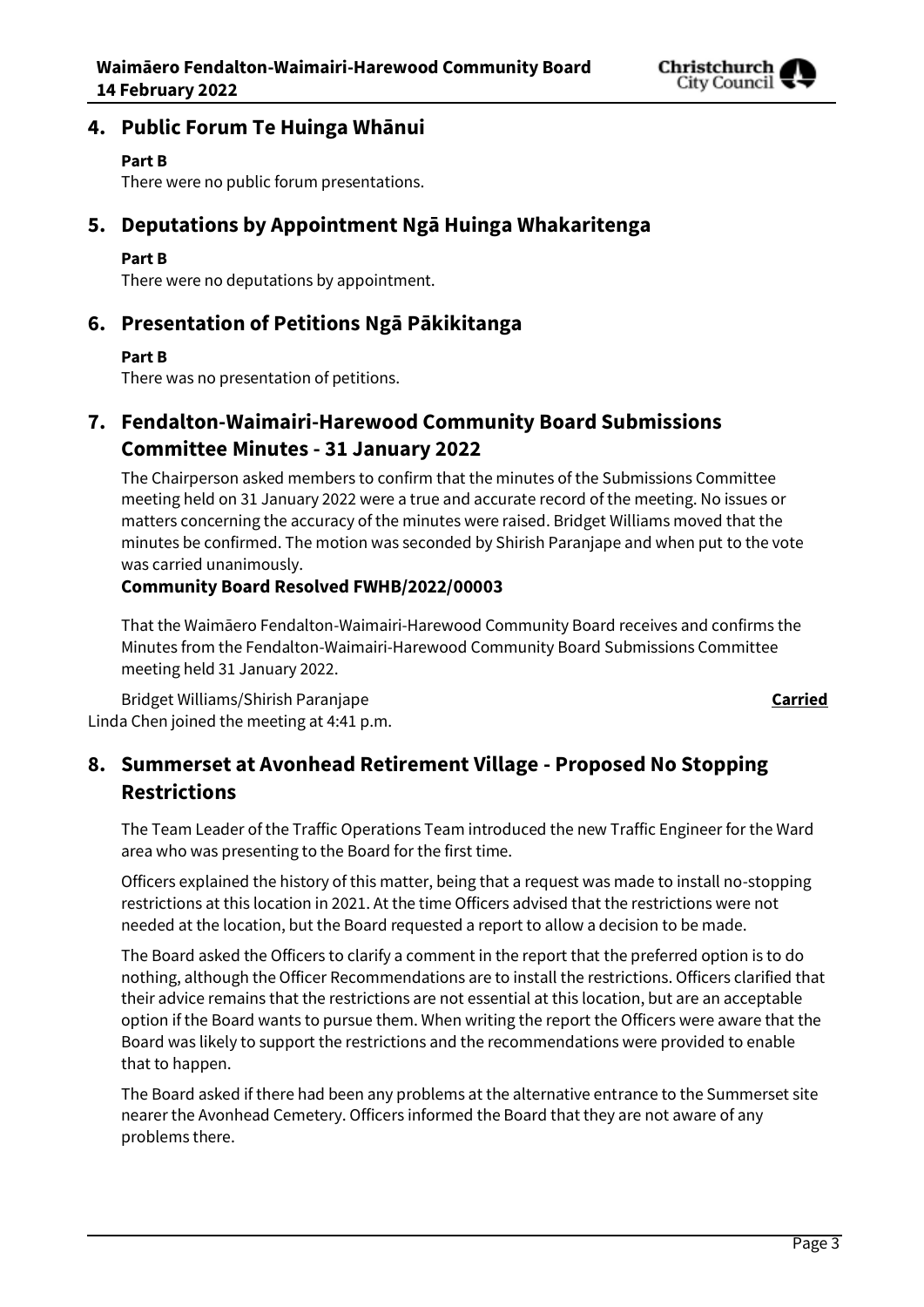

The Board thanked Officers for the clarification. Sam MacDonald moved that the proposed nostopping restrictions be adopted. The motion was seconded by Mike Wall and when put to the meeting was carried unanimously.

### **Community Board Resolved FWHB/2022/00004**

### **Officer recommendation accepted without change.**

### **Part C**

That the Waimāero Fendalton-Waimairi-Harewood Community Board:

- 1. Approves that all previously resolved parking and stopping restrictions on the north side of Hawthornden Road, extending 24m in both the easterly and westerly direction from its intersection with the Summerset at Avonhead village access be revoked.
- 2. Approves that in accordance with Clause 7 of the Christchurch City Council Traffic and Parking Bylaw 2017, that the stopping of vehicles be prohibited at any time on the north side of Hawthornden Road, extending 24m in both the easterly and westerly direction from its intersection with the Summerset at Avonhead village access, as detailed on Attachment A.
- 3. Approves that these resolutions 1 to 2 take effect when parking signage and/or road markings that evidence the restrictions described in the staff report are in place (or removed in the case of revocations).

Sam MacDonald/Mike Wall **Carried**

David Cartwright and Aaron Keown joined the meeting at 4:45 p.m. during item 9.

# **9. Leacroft Street / Isleworth Road Intersection - Proposed No Stopping Restrictions**

The traffic engineer introduced this item with a brief rundown of the officer recommendations. There being no further discussion, Jason Middlemiss moved that the officer recommendations be adopted. The motion was seconded by Linda Chen and carried unanimously.

### **Community Board Resolved FWHB/2022/00005**

### **Officer recommendation accepted without change.**

### **Part C**

That the Waimāero Fendalton-Waimairi-Harewood Community Board:

- 1. Approves that in accordance with Clause 7 of the Christchurch City Council Traffic and Parking Bylaw 2017, that the stopping of vehicles be prohibited at any time at the intersection of Leacroft Street and Isleworth Road as indicated in the drawing TG140719 Issue 1, dated 10/11/2021 (refer Attachment A) and detailed in recommendations 1a-1e below:
	- a. That the stopping of vehicles is prohibited at all times on the north side of Isleworth Road commencing at its intersection with Leacroft Street, and extending in a north westerly direction for a distance of 10 metres.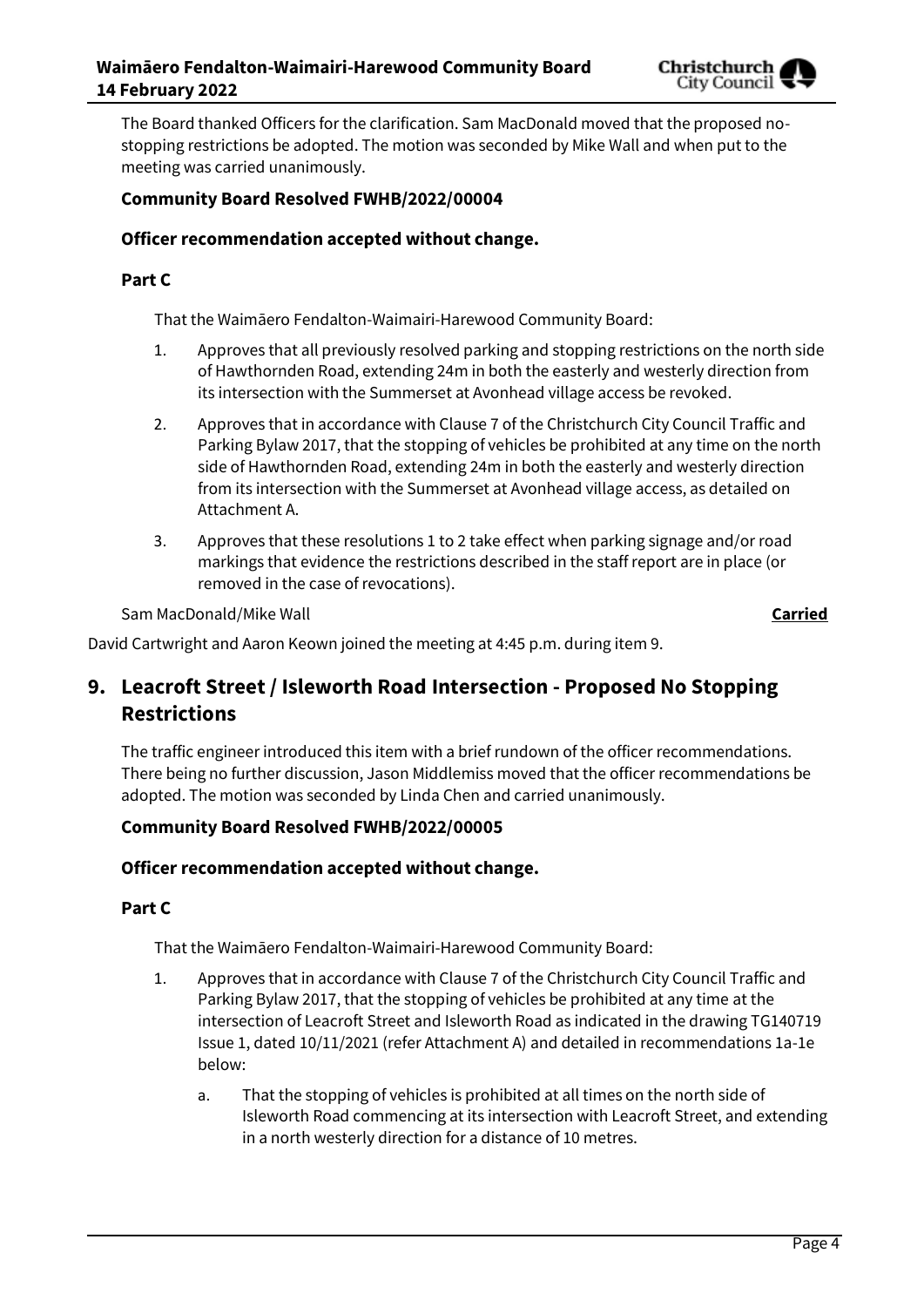

- b. That the stopping of vehicles is prohibited at all times on the north side of Isleworth Road commencing at its intersection with Leacroft Street, and extending in a south easterly direction for a distance of 15 metres.
- c. That the stopping of vehicles is prohibited at all times on the west side of Leacroft Street commencing at its intersection with Isleworth Road, and extending in a north easterly direction for a distance of 13 metres.
- d. That the stopping of vehicles is prohibited at all times on the east side of Leacroft Street commencing at its intersection with Isleworth Road, and extending in a north easterly direction for a distance of 10 metres.
- e. That parking provision for three vehicles be made on the east side of Leacroft Street.
- 2. Revoke any previous resolutions pertaining to traffic controls made pursuant to any bylaw to the extent that they are in conflict with the traffic controls described in resolutions 1a – 1d above.
- 3. Approves that these resolutions 1 to 2 take effect when parking signage and/or road markings that evidence the restrictions described in the staff report are in place (or removed in the case of revocations).

Jason Middlemiss/Linda Chen **Carried**

# **10. Waimāero Fendalton-Waimairi-Harewood 2021-22 Discretionary Response Fund Application - Burnside Park Tennis Club Inc**

There being no discussion on this item, Sam MacDonald moved that the officer recommendations be adopted. The motion was seconded by Shirish Paranjape and when put to the meeting was carried unanimously.

### **Community Board Resolved FWHB/2022/00006**

### **Officer recommendation accepted without change.**

### **Part C**

That the Waimāero Fendalton-Waimairi-Harewood Community Board:

1. Approves a grant of \$15,000 from its 2021-22 Discretionary Response Fund to the Burnside Tennis Club Inc towards the Replacement of their Clubhouse roof at Burnside Park.

Sam MacDonald/Shirish Paranjape **Carried**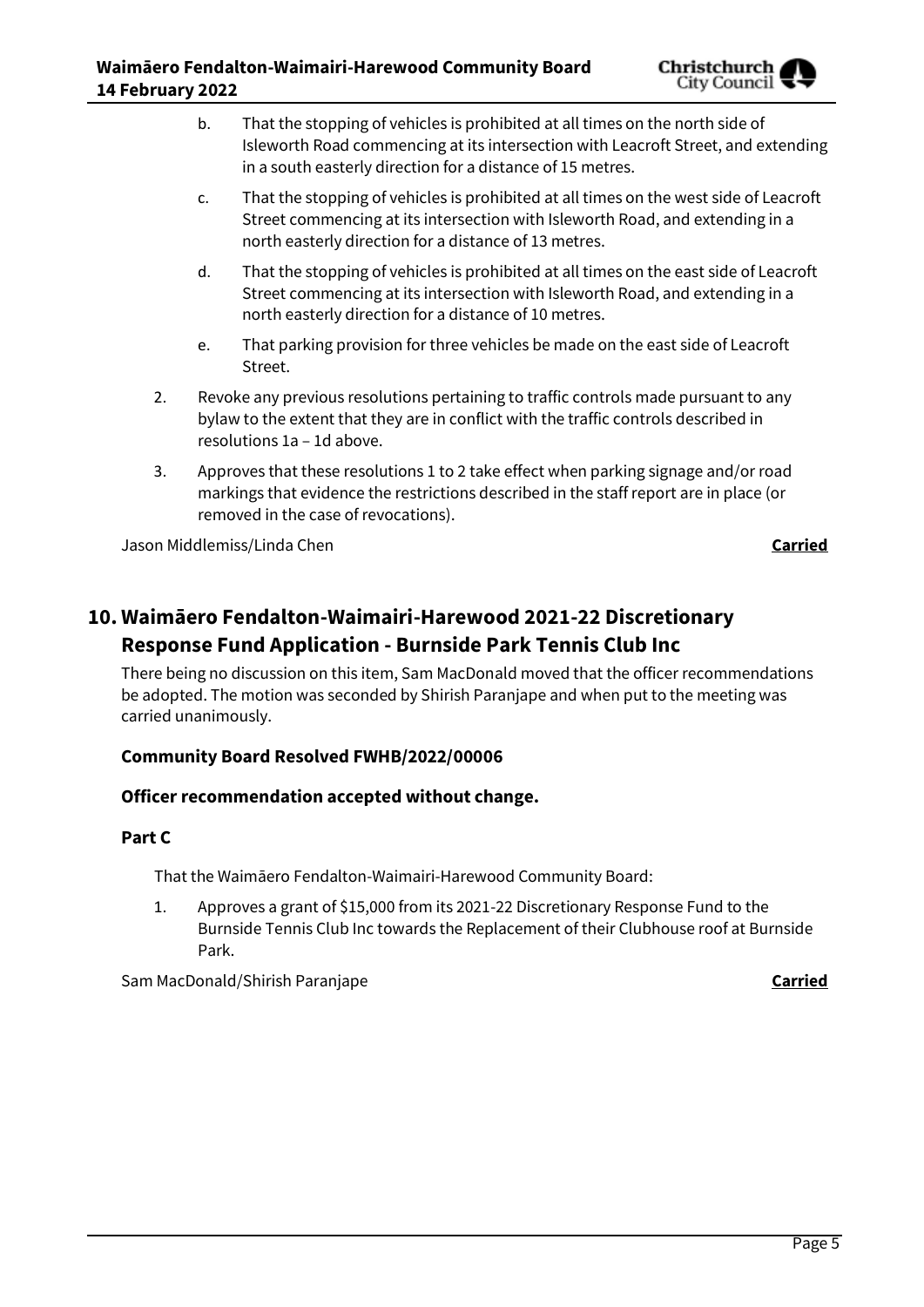

# **11. Application to the 2021-22 Youth Development Fund - Hayley Mackey**

The Community Recreation Advisor informed the Board that the details of the application have changed since the agenda was published. The tournaments in South America have been cancelled, but the applicant has adjusted their itinerary and will now attend tournaments in Africa and Europe. These are still qualification events for the Commonwealth Games. Other than the change of venue and the dates of the tournaments, the application is essentially similar to the original.

The Board indicated support for the application. James Gough moved that the officer recommendation be adopted. The motion was seconded by Shirish Paranjape and when put to the meeting was carried unanimously.

### **Officer Recommendations Ngā Tūtohu**

That the Waimāero Fendalton-Waimairi-Harewood Community Board resolve to:

 $1.$ Approve a grant of \$500 from its 2021-2022 Fendalton-Waimairi-Harewood Youth Development Fund to Hayley Mackey towards competing at three tournaments on the South America Judo Tour, from 1 March to 18 April 2022.

### **Community Board Resolved FWHB/2022/00007**

### **Part C**

That the Waimāero Fendalton-Waimairi-Harewood Community Board resolve to:

 $1.$ Approve a grant of \$500 from its 2021-2022 Fendalton-Waimairi-Harewood Youth Development Fund to Hayley Mackey towards competing at four tournaments on a tour of Europe and Africa, from 22 February to 20 April 2022.

James Gough/Shirish Paranjape **Carried**

# **12. Waimāero Fendalton-Waimairi-Harewood Community Board Area Report - February 2022**

The Community Governance Manager introduced the report and noted the following key points of interest:

- Sadly the Culture Galore event had to be cancelled due to COVID-19 restrictions. The Governance Manager acknowledged the significant work already done on the event by the local Community Recreation Adviser.
- Groups who have not yet held their Summer With Your Neighbours events will be allowed an extension until June to seek reimbursement, acknowledging they might be nervous to hold an event in the current circumstances.
- The Avonhead-Russley Safety Initiative video is finished and will be published this week. Board members acknowledged the success of the initiative, and suggested it might be replicated in other parts of the city.
- Various community events which occurred since the previous Report were noted.
- The Board has completed a submission on the Water Supply, Wastewater and Stormwater Bylaw review.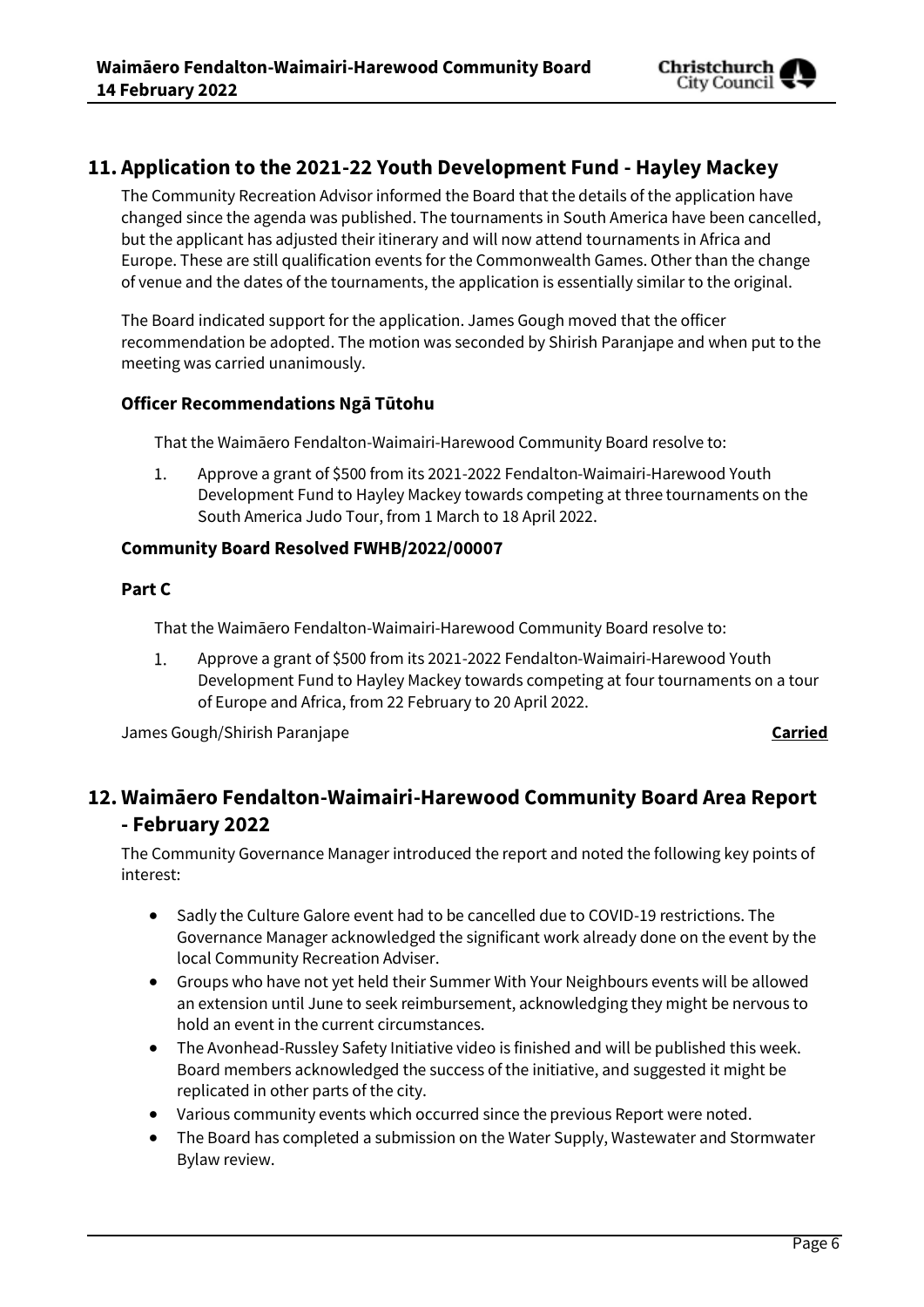

 Consultation is open on the Roto Kohatu Draft Reserve Management Plan and a public drop-in session is scheduled for the evening of Tuesday 15 February.

Bridget Williams moved, seconded by Mike Wall, that the officer recommendation be adopted. When put to the meeting the motion was declared carried unanimously.

### **Community Board Resolved FWHB/2022/00008**

### **Officer recommendation accepted without change.**

### **Part B**

That the Waimāero Fendalton-Waimairi-Harewood Community Board:

1. Receive the Waimāero Fendalton-Waimairi-Harewood Community Board Area Report for February 2022.

Bridget Williams/Mike Wall **Carried**

# **13. Elected Members' Information Exchange Te Whakawhiti Whakaaro o Te Kāhui Amorangi**

### **Part B**

Board members exchanged information about the following matters of interest:

### **13.1 Housing Intensification and Removal of Minimum Parking Requirements**

Board members acknowledged various correspondence received from local residents about housing intensification and the removal of minimum car parking requirements under the National Policy Statement for Urban Development.

The Board requested that advice be brought either to the Board or a Combined Community Boards Briefing (with a copy of the advice being circulated to the Board to allow public visibility) within two months about options to mitigate adverse effects on local amenity as a result of the changes.

The Board also requested the Community Governance Team to forward the information to the residents who originally contacted the Board about these issues.

### **13.2 Merivale Traffic Issues**

Board members acknowledged various correspondence received from local residents raising concerns about traffic related problems in the Merivale area. The Board discussed whether it might be necessary to update the Merivale Parking Plan. Governance Staff informed the Board that several city-wide projects are underway which are likely to assist some of the issues in Merivale.

The Board requested advice about ways to manage speed, parking and traffic safety issues in Merivale, specifically including the area bordered by Papanui Road, Carlton Mill Road, Rossall Street and Heaton Street.